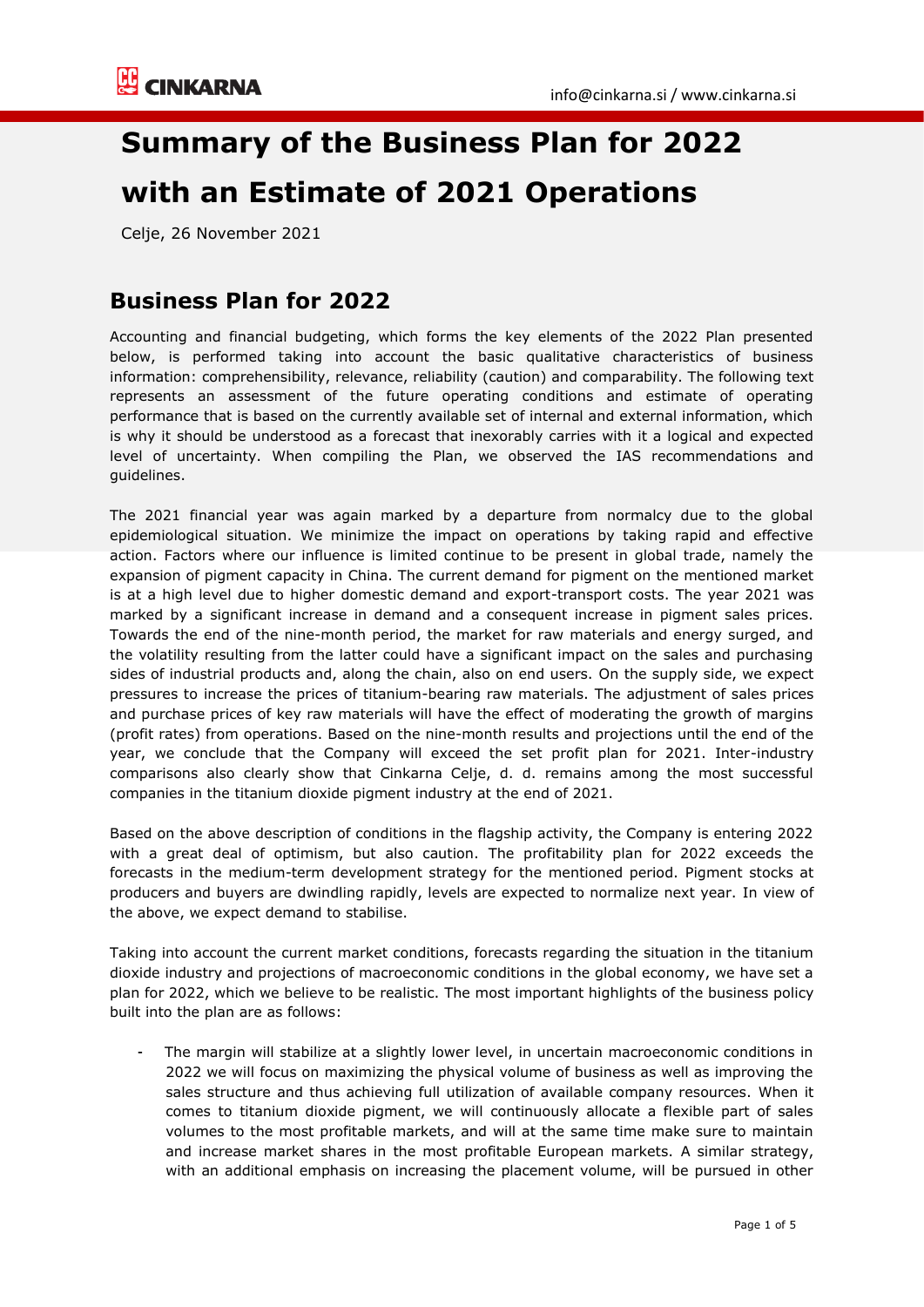

main products, especially copper fungicides, powder coatings and masterbatches. Our plan for all three programmes is to enter new markets and develop existing markets.

- We will continue with the strategy of allocating potentials or resources to the most profitable and most promising areas and programmes. Over the course of next year, we will make most of the investments aimed at raising quality, improving operational safety and increasing the production capacity of titanium dioxide pigment.
- Achieving a higher average level of pigment sales prices is one of the goals. With this in mind, we also plan to improve sales by increasing the quantities of pigment sold. The situation on the pigment market will be stable.
- In the Metallurgy programme, we are continuing our efforts to adjust sales prices and lower operating costs. In the event that we fail to ensure positive operations in this way, we will continue to phase out the programme.
- We expect an increase in raw material and energy prices.
- The area of key raw materials purchasing remains extremely important in 2022 as well. We expect an increase in the purchase prices of titanium-bearing raw materials. The bargaining power of suppliers remains extremely high, mainly due to low competitiveness or a low number of suppliers on the titanium-bearing raw materials markets. We will continuously develop solutions that will be optimal in terms of operational safety and costs. The activities relate to the search for (testing and validation) new raw material sources, the optimization of the raw material mix, the development of cooperation with existing suppliers and the development of new purchasing channels.
- We will remain traditionally conservative in the area of financing and cash management. In 2022, our investment scope plan will corresponds to the average from prior years. Investments will be made in individual programmes subject to requirements, their ability and potential. Inventories of raw materials and supplies will be at normal levels. The volume of receivables will be at the level of 2021.
- We estimate that the Company's operating performance will be good in 2022, but still below the 2021 level.

Below, we provide the key external assumptions and determinants of the 2022 Business Plan. The set of the most important factors relates to the Company's environment at the global, regional and local levels. The most important concrete determinants are therefore as follows:

- The reference exchange rate of the USD is USD 1.15 per EUR; the key and reference interest rates remain roughly unchanged;, the price per barrel of oil will be at the level of USD 61.
- In line with current expectations, economic growth rates in 2022 will logically exceed those achieved in 2021, specifically the forecasts for the dynamics of the GDP of key economies are as follows (estimate 2020> forecast 2021): world 4.8%> 3.8%, EU 4.9%> 4.3%, Germany 2.9%> 4.4%, France 6.0%> 3.6%, Russia 4.7%> 3.0%, China 7.7%> 5.4%, USA 5.7%> 4.8% and Japan 2.7%> 3.6%.
- The political / security situation in Europe, the Middle East and Ukraine will not change or deteriorate significantly.

Social cohesion, general security / stability and the functioning of the economic system in Slovenia will remain within the normative frameworks that ensure the uninterrupted operation of economic operators.

The operations of other programmes were planned traditionally conservatively. We expect the value of the operations of all production Bus to increase. Higher sales values are the result of the higher stock exchange prices of input raw materials (copper and zinc), as well as the incorporation of higher prices of energy products and some other materials into our own prices. In parallel, we are planning higher sales volumes, mainly on foreign markets. The sales plan for elastomers,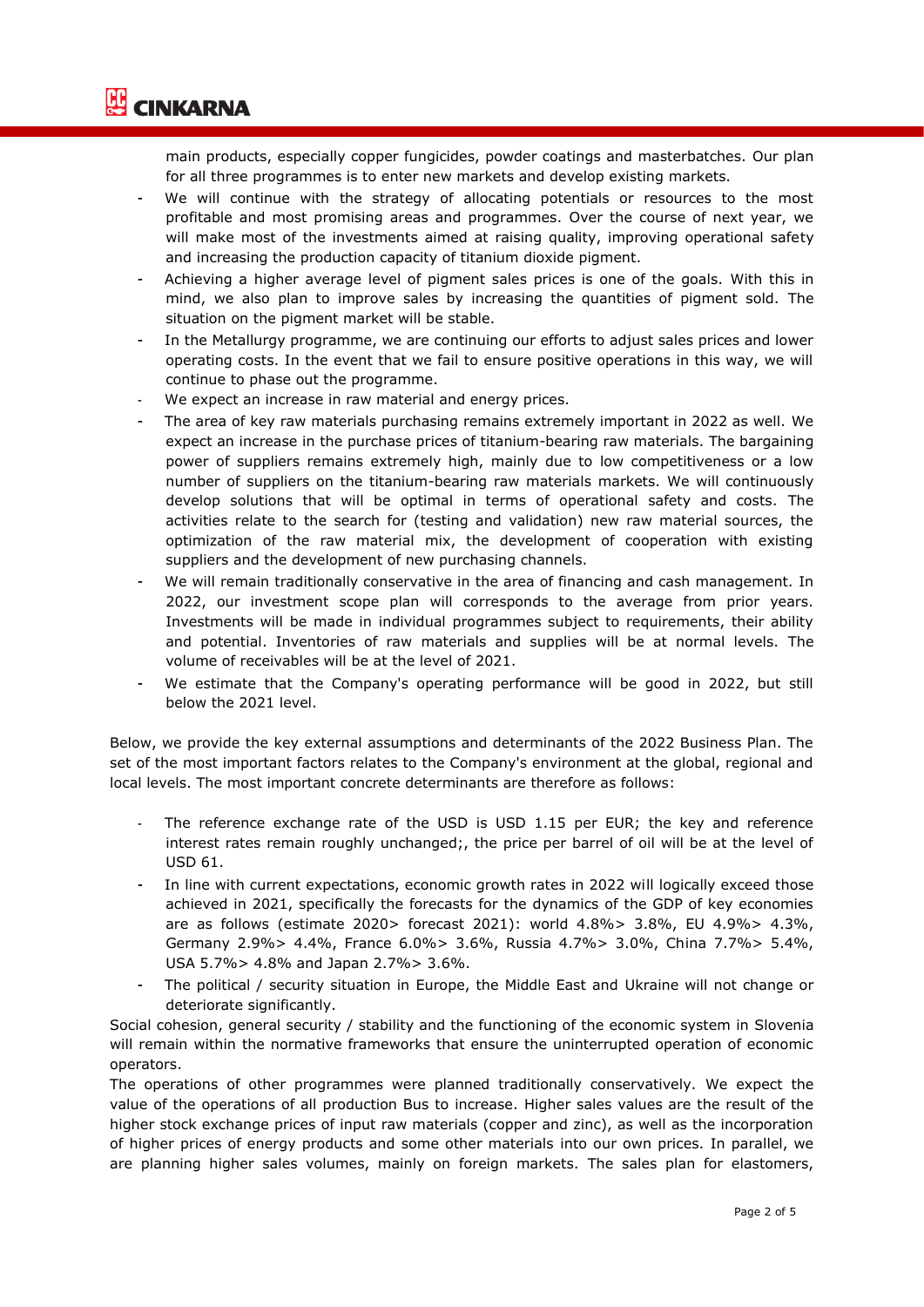

thermoplastics and STEM systems of the Polymers unit, which is linked to the scope of the regional investment activity in the petrochemical sector, will be in line with the expected increase in the scope of investment activity to above the 2021 level.

In line with expectations and cycles in the industry, we will achieve **EUR 204 million worth of sales revenues in** 2022. **Sales on foreign markets** will reach **EUR 187 million** in 2022.

The planned **net profit** or loss for 2022 amounts to **EUR 20.1 million of net profit**. The current estimate of the profit or loss for 2021 is the expected EUR 27.1 million of net profit, which includes EUR 2.6 million of additionally set aside environmental provisions for ONOB, which reduces the profit for Q4 of the year in question. We are therefore talking about a 26% drop in net profit, which is a direct result of the decrease in the sales prices of titanium dioxide pigment and the increase in the prices of strategic raw materials and energy products. The expected share of operating profit, increased by write-downs, in the revenues (EBITDA margin) is at the level of 19%.

Investments will be made in individual programmes subject to requirements, their ability and potential as well as in line with the five-year strategic plan. We will invest mainly in projects aimed at eliminating bottlenecks, increasing energy efficiency, reducing negative impacts on the environment and improving the conditions for safety and health at work. The largest share of invested funds will be allocated to the production of titanium dioxide.

The planned amount of investments in non-current assets is at the same level as in 2021 and amounts to EUR 14.2 million. The said amount does not include EUR 2.4 million planned for the use of environmental provisions (maintenance works at the Bukovžlak and Za Travnik locations, rehabilitation of the ONOB).

We will focus our development activities primarily on ensuring conditions for achieving production quantities limited by the Environmental Permit, improving the quality of products according to customer expectations, developing individual products to complete the range of products according to market requirements and on sustainable development tasks (reducing waste volumes, more rational use of resources ).

We will devote special attention in 2022 to ensuring the material and social security of employees and their safety at work. We will adopt and pursue a policy and strategy in this area in cooperation, consultation and agreement with employees, their representatives and trade unions.

All estimated values for 2021, which are stated in the Business Plan below (and in the introduction), as well as comparisons of and relations between the planned values with those from the previous year, refer to the assessment of operations and business performance of Cinkarna Celje, d. d. in 2021. The estimate is based on the values already realized in the January to September 2021 period and realistic assumptions about the movement of variables by the end of the year.

#### **Company's Management Board**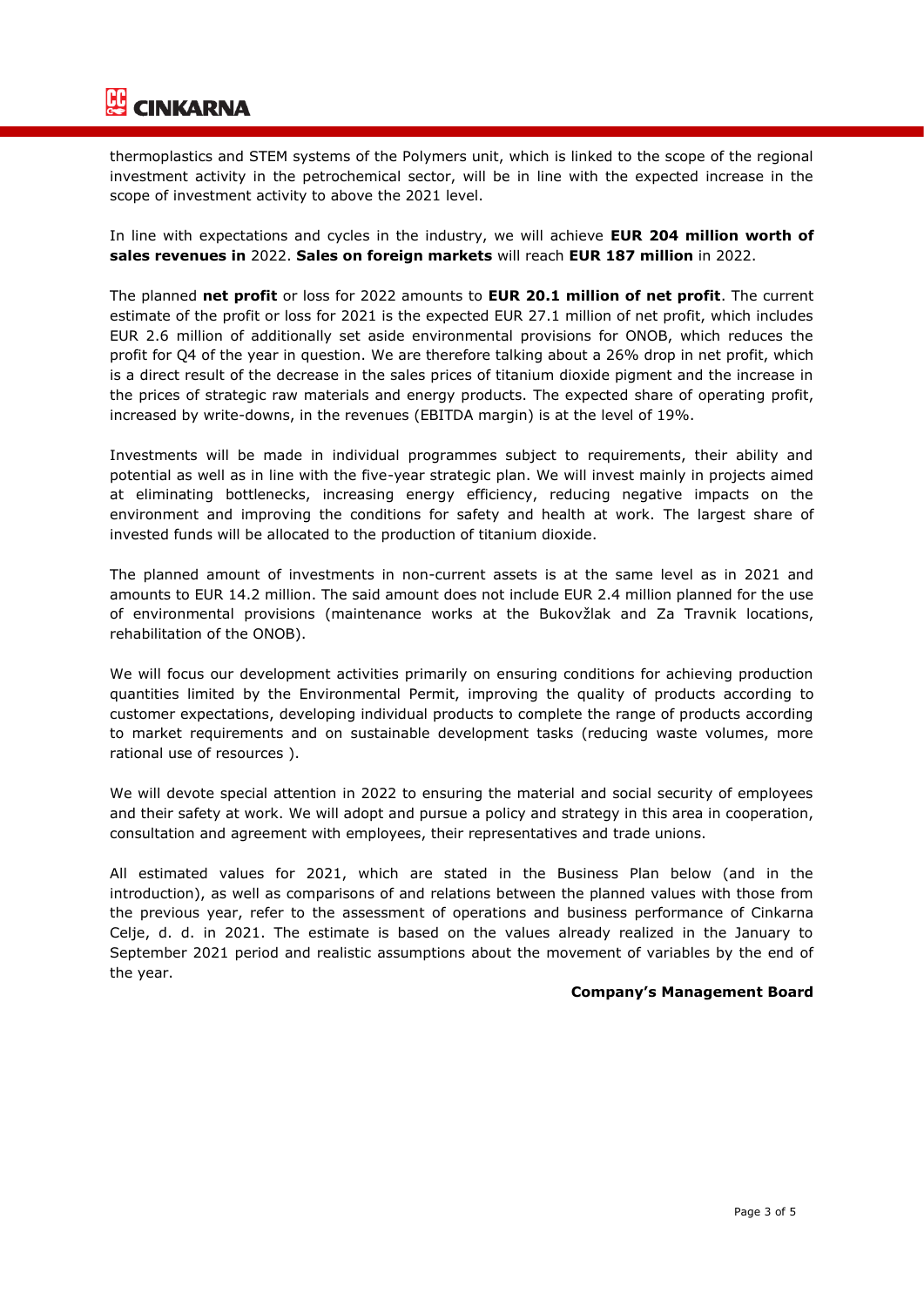### **Overview of the Most Important Data**

|                                                 | <b>ESTIMATE</b><br>2021* | <b>PLAN</b><br>2022 | <b>IND</b><br>PI.22/Oct.21 |
|-------------------------------------------------|--------------------------|---------------------|----------------------------|
| Sales                                           | 191,197,002              | 203,961,539         | 107                        |
| Exports                                         | 174,526,452              | 187,053,260         | 107                        |
| Operating profit or loss (EBIT)                 | 32,350,511               | 25,239,327          | 78                         |
| Operating profit or loss + write-downs (EBITDA) | 45,138,639               | 39,219,306          | 87                         |
| Net profit or loss                              | 27,071,604               | 20,137,558          | 74                         |
| Revenues                                        | 194,406,063              | 210,159,190         | 108                        |
| Expenses                                        | 162,178,045              | 184,984,863         | 114                        |
| Labour cost                                     | 28,229,952               | 29,389,208          | 104                        |
| Added value                                     | 73,368,590               | 68,608,515          | 94                         |
| Added value per employee                        | 95,907                   | 91,058              | 95                         |
| Production in equivalent units (EE)             | 51,322,513               | 53,424,756          | 104                        |
| Assets                                          | 223,656,770              | 221,952,639         | 98                         |
| Equity                                          | 183, 161, 497            | 185,856,112         | 101                        |
| Investments                                     | 10,604,733               | 14,229,490          | 134                        |
| Financial debt                                  | 79,000                   | 80,000              | 101                        |
| Return on equity (ROE)                          | 17,4                     | 12,52               | 72                         |
| Number of employees at end of period            | 797                      | 791                 | 99                         |

**\***The estimate is derived from the realised values of items I-IX and the assumptions on the changes in variables by the end of the year. It was prepared in October-November period.